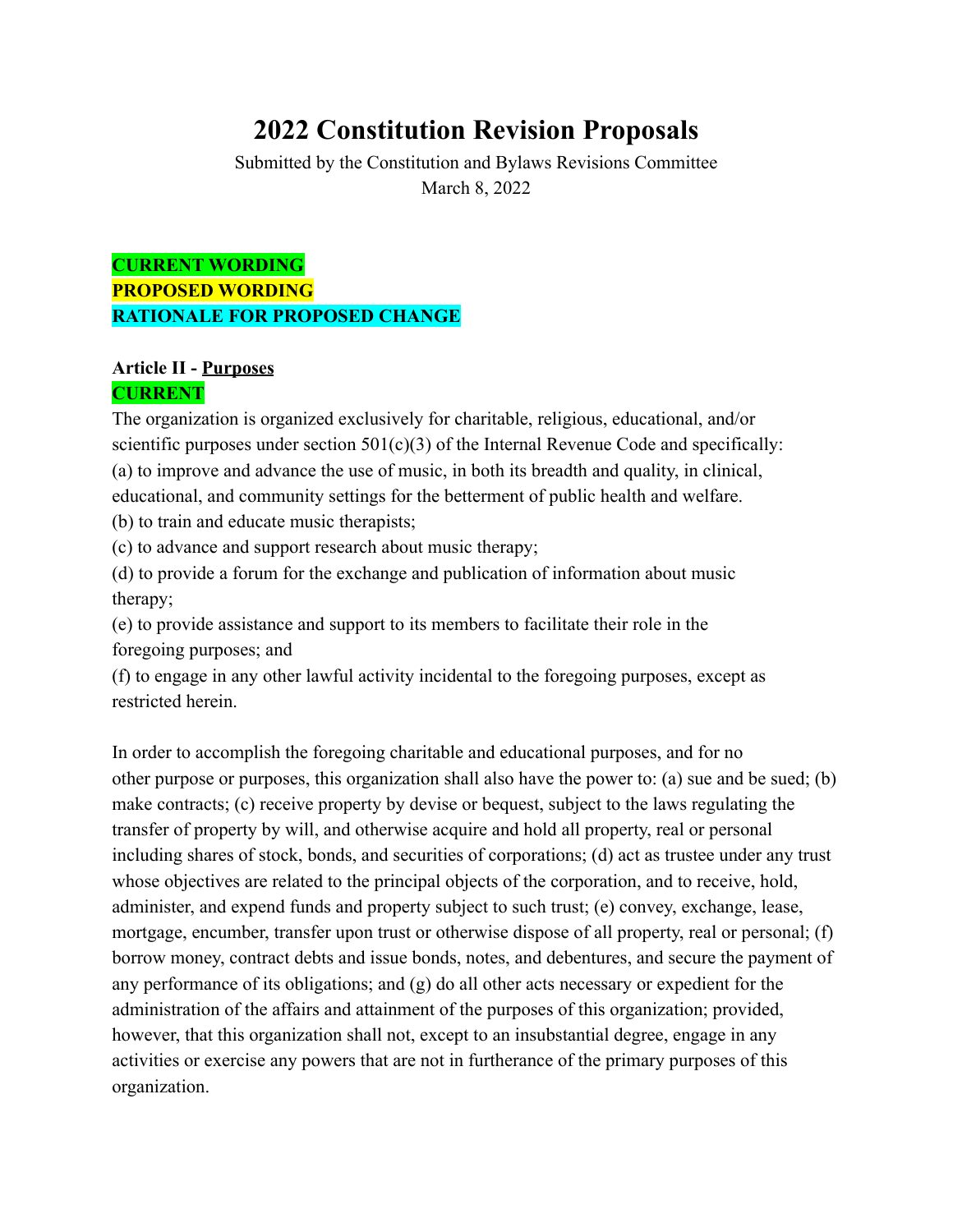#### **PROPOSED**

### **Article II - Purposes**

**Section 1.** The organization is organized exclusively for charitable, religious, educational etc...

**Section 2.** In order to accomplish the foregoing charitable and educational purposes, and for no other purpose or purposes, this organization shall also have the power etc…

 $\mathcal{L}_\mathcal{L} = \{ \mathcal{L}_\mathcal{L} = \{ \mathcal{L}_\mathcal{L} = \{ \mathcal{L}_\mathcal{L} = \{ \mathcal{L}_\mathcal{L} = \{ \mathcal{L}_\mathcal{L} = \{ \mathcal{L}_\mathcal{L} = \{ \mathcal{L}_\mathcal{L} = \{ \mathcal{L}_\mathcal{L} = \{ \mathcal{L}_\mathcal{L} = \{ \mathcal{L}_\mathcal{L} = \{ \mathcal{L}_\mathcal{L} = \{ \mathcal{L}_\mathcal{L} = \{ \mathcal{L}_\mathcal{L} = \{ \mathcal{L}_\mathcal{$ 

#### **RATIONALE**:

Added section headers 1 and 2 for clarity.

## **Article IV - Officers CURRENT**

**Section 4.** The appointed officers of the Region shall be the Parliamentarian, Recording Secretary, Editor of the official regional publication, Historian, Archivist, and Continuing Education Coordinator.

#### **PROPOSED**

**Section 4. The officers appointed by the President of the Region** shall be the Parliamentarian, Recording Secretary, Editor of the official regional publication, Historian, Archivist, and Continuing Education Coordinator.

 $\mathcal{L}_\mathcal{L} = \{ \mathcal{L}_\mathcal{L} = \{ \mathcal{L}_\mathcal{L} = \{ \mathcal{L}_\mathcal{L} = \{ \mathcal{L}_\mathcal{L} = \{ \mathcal{L}_\mathcal{L} = \{ \mathcal{L}_\mathcal{L} = \{ \mathcal{L}_\mathcal{L} = \{ \mathcal{L}_\mathcal{L} = \{ \mathcal{L}_\mathcal{L} = \{ \mathcal{L}_\mathcal{L} = \{ \mathcal{L}_\mathcal{L} = \{ \mathcal{L}_\mathcal{L} = \{ \mathcal{L}_\mathcal{L} = \{ \mathcal{L}_\mathcal{$ 

#### **RATIONALE:**

Clarification

### **Article V - Executive Board CURRENT**

**Section 1.** There shall be an Executive Board consisting of thirteen (13) voting members: President, President-Elect, Vice President for Conference Planning, Vice President-Elect for Conference Planning, Vice President for Membership, Immediate Past-President, Treasurer, Treasurer-Elect, Student Affairs Advisor (elected by MARAMTS), Government Relations Chair, Government Relations Chair-Elect, Public Relations Chair, and Student Representative (elected by MARAMTS). The Parliamentarian, Recording Secretary, Editor, Historian, Archivist, Assembly Chair, and Continuing Education Coordinator shall be ex-officio members without the right to vote.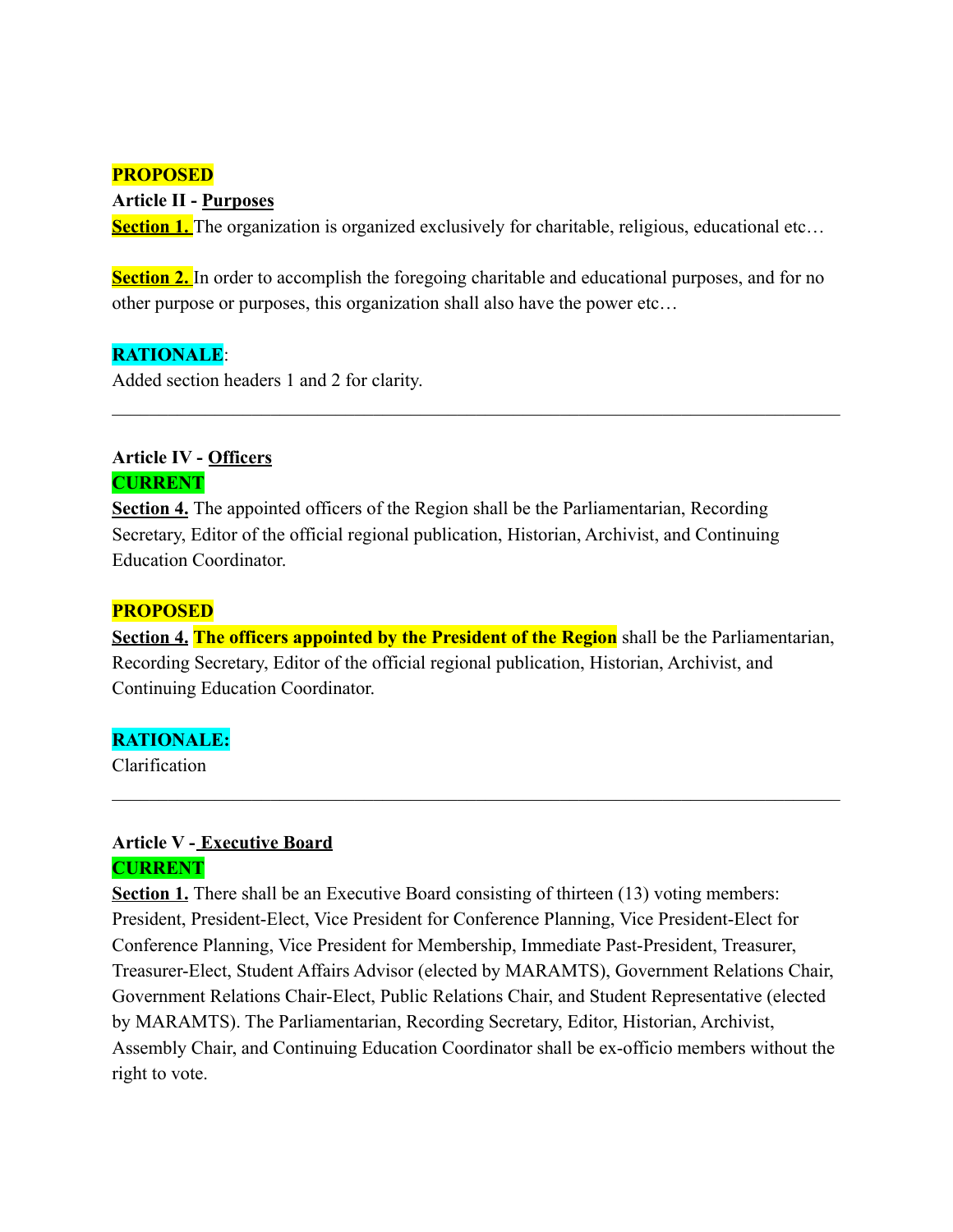### **PROPOSED**

**Section 1.** There shall be an Executive Board consisting of thirteen (13) voting members: President, President-Elect, Vice President for Conference Planning, Vice President-Elect for Conference Planning, Vice President for Membership, Immediate Past-President, Treasurer, Treasurer-Elect, Student Affairs Advisor **(elected by MARAMTS)**, Government Relations Chair, Government Relations Chair-Elect, Public Relations Chair, and Student Representative **(elected**) by MARAMTS), The Parliamentarian, Recording Secretary, Editor, Historian, Archivist, Assembly Chair, and Continuing Education Coordinator shall be ex-officio members without the right to vote.

### **RATIONALE:**

The words (elected by MARAMTS) to be removed due to redundancy (described later in the document) and for clarity.

 $\mathcal{L}_\mathcal{L} = \{ \mathcal{L}_\mathcal{L} = \{ \mathcal{L}_\mathcal{L} = \{ \mathcal{L}_\mathcal{L} = \{ \mathcal{L}_\mathcal{L} = \{ \mathcal{L}_\mathcal{L} = \{ \mathcal{L}_\mathcal{L} = \{ \mathcal{L}_\mathcal{L} = \{ \mathcal{L}_\mathcal{L} = \{ \mathcal{L}_\mathcal{L} = \{ \mathcal{L}_\mathcal{L} = \{ \mathcal{L}_\mathcal{L} = \{ \mathcal{L}_\mathcal{L} = \{ \mathcal{L}_\mathcal{L} = \{ \mathcal{L}_\mathcal{$ 

### **Article V - Executive Board CURRENT**

**Section 2.** The Executive Board shall have the power to transact the general business of the Region and shall be responsible for the management and control of its funds. The Executive Board shall review and approve a budget for the forthcoming fiscal year at the Executive Board meeting at the annual conference.

### **PROPOSED**

**Section 2.** The Executive Board shall have the power to transact the general business of the Region and shall be responsible for the management and control of its funds. The Executive Board shall review and approve a budget for the forthcoming fiscal year at the Executive Board meeting at the annual **national** conference.

### **RATIONALE:**

The fiscal year was changed to match the calendar year. Adding the word "national" clarifies that it is now the national conference during which the budget will be reviewed.

 $\mathcal{L}_\mathcal{L} = \{ \mathcal{L}_\mathcal{L} = \{ \mathcal{L}_\mathcal{L} = \{ \mathcal{L}_\mathcal{L} = \{ \mathcal{L}_\mathcal{L} = \{ \mathcal{L}_\mathcal{L} = \{ \mathcal{L}_\mathcal{L} = \{ \mathcal{L}_\mathcal{L} = \{ \mathcal{L}_\mathcal{L} = \{ \mathcal{L}_\mathcal{L} = \{ \mathcal{L}_\mathcal{L} = \{ \mathcal{L}_\mathcal{L} = \{ \mathcal{L}_\mathcal{L} = \{ \mathcal{L}_\mathcal{L} = \{ \mathcal{L}_\mathcal{$ 

**Article X - Meetings PROPOSED: Section 1. There shall be a virtual participatory option for all general membership meetings**.

### **RATIONALE**: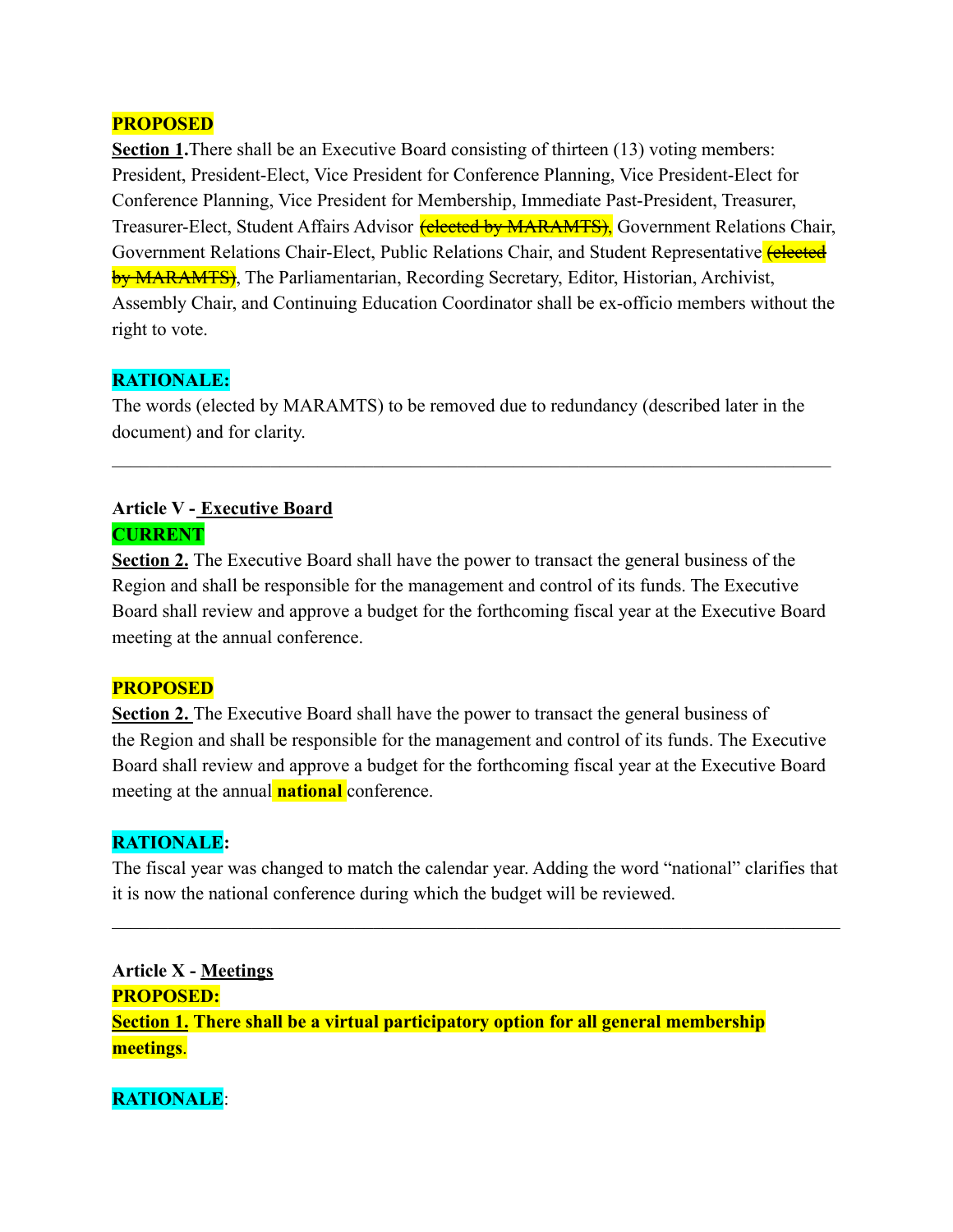The addition of **Section 1** adds virtual options for increased accessibility. Subsequent sections will be re-numbered accordingly.

 $\mathcal{L}_\mathcal{L} = \{ \mathcal{L}_\mathcal{L} = \{ \mathcal{L}_\mathcal{L} = \{ \mathcal{L}_\mathcal{L} = \{ \mathcal{L}_\mathcal{L} = \{ \mathcal{L}_\mathcal{L} = \{ \mathcal{L}_\mathcal{L} = \{ \mathcal{L}_\mathcal{L} = \{ \mathcal{L}_\mathcal{L} = \{ \mathcal{L}_\mathcal{L} = \{ \mathcal{L}_\mathcal{L} = \{ \mathcal{L}_\mathcal{L} = \{ \mathcal{L}_\mathcal{L} = \{ \mathcal{L}_\mathcal{L} = \{ \mathcal{L}_\mathcal{$ 

# **Article X - Meetings CURRENT:**

**Section 1.** An annual regional conference shall be held. The location and date shall be determined by the Executive Board. Business meetings, including all voting meetings shall be held before the final day of the annual regional conference to ensure maximum participation

# **PROPOSED:**

**Section 2.** An annual regional conference shall be held. The location and date shall be determined by the Executive Board. Business meetings including all voting meetings **during regional conference** shall be held before the final day of the conference to ensure maximum participation.

# **RATIONALE:**

Section 2 is reworded for clarity. It is assumed that there could be general voting during all meetings, and any voting for proposed changes to the Constitution and Bylaws, as well as voting in elections of officer positions occurs electronically.

 $\mathcal{L}_\mathcal{L} = \{ \mathcal{L}_\mathcal{L} = \{ \mathcal{L}_\mathcal{L} = \{ \mathcal{L}_\mathcal{L} = \{ \mathcal{L}_\mathcal{L} = \{ \mathcal{L}_\mathcal{L} = \{ \mathcal{L}_\mathcal{L} = \{ \mathcal{L}_\mathcal{L} = \{ \mathcal{L}_\mathcal{L} = \{ \mathcal{L}_\mathcal{L} = \{ \mathcal{L}_\mathcal{L} = \{ \mathcal{L}_\mathcal{L} = \{ \mathcal{L}_\mathcal{L} = \{ \mathcal{L}_\mathcal{L} = \{ \mathcal{L}_\mathcal{$ 

# **Article XI - Quorum**

### **CURRENT**

**Section 1.** Ouorum of the Executive Board shall consist of at least six (6) elected officers of the Executive Board.

### **PROPOSED:**

**Section 1.** Quorum of the Executive Board shall consist of at least **seven (7)** elected officers of the Executive Board.

### **RATIONALE:**

Changed from six (6) to seven (7) as there are now 13 voting members.

### **Article XIII - Amendments CURRENT:**

**Section 1.** Proposed amendments to this Constitution shall be submitted to the membership at least two weeks in advance of a business meeting to be held at or around the time of the regional

 $\mathcal{L}_\mathcal{L} = \{ \mathcal{L}_\mathcal{L} = \{ \mathcal{L}_\mathcal{L} = \{ \mathcal{L}_\mathcal{L} = \{ \mathcal{L}_\mathcal{L} = \{ \mathcal{L}_\mathcal{L} = \{ \mathcal{L}_\mathcal{L} = \{ \mathcal{L}_\mathcal{L} = \{ \mathcal{L}_\mathcal{L} = \{ \mathcal{L}_\mathcal{L} = \{ \mathcal{L}_\mathcal{L} = \{ \mathcal{L}_\mathcal{L} = \{ \mathcal{L}_\mathcal{L} = \{ \mathcal{L}_\mathcal{L} = \{ \mathcal{L}_\mathcal{$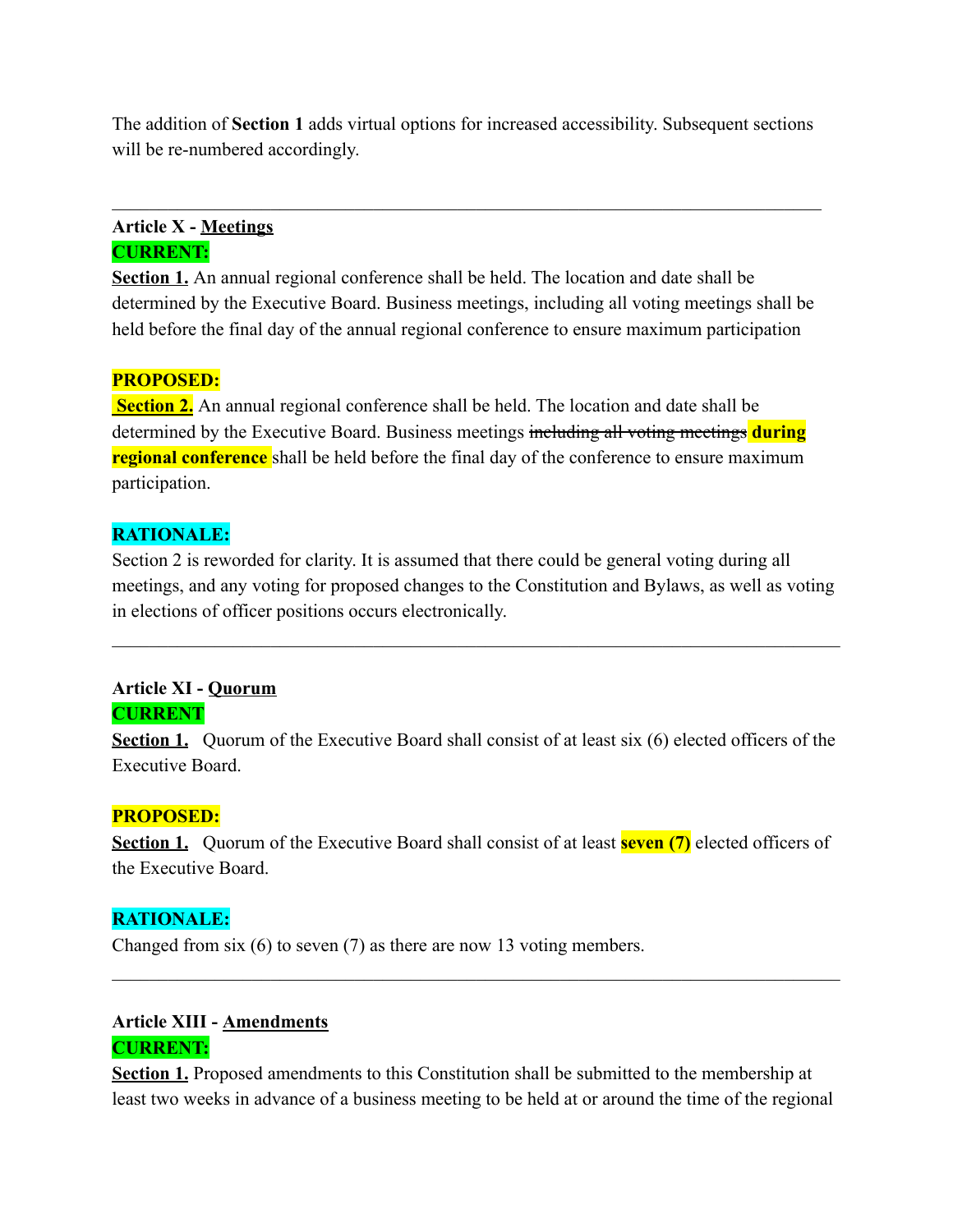conference. The presentation of proposed amendments will be recorded. An electronic vote, including this recording and the proposed amendments and rationale, will be sent to all voting members within two (2) weeks of the business meeting. A two-thirds majority vote is required for passage of proposed amendments. The Chair of the Constitution and Bylaws Revision Committee shall present the results for publication in the first edition of the official regional publication following the vote.

#### **PROPOSED:**

**Section 1.** Proposed amendments to this Constitution shall be submitted to the membership at least two weeks in advance of a business meeting to be held at or around the time of the regional conference. The presentation of proposed amendments will be recorded. **As with all motions, there is opportunity for discussion and debate of the proposed changes prior to a vote.** An electronic vote, including this recording and the proposed amendments and rationale, will be sent to all voting members within two (2) weeks of the business meeting. A two-thirds majority vote is required for passage of proposed amendments. The Chair of the Constitution and Bylaws Revision Committee shall present the results for publication in the first edition of the official regional publication following the vote.

### **RATIONALE:**

The addition of the statement: "as with all motions, there is opportunity for discussion and debate of the proposed changes prior to a vote" increases transparency of the process and reflects that the process is inclusive of membership voices.

 $\mathcal{L}_\mathcal{L} = \{ \mathcal{L}_\mathcal{L} = \{ \mathcal{L}_\mathcal{L} = \{ \mathcal{L}_\mathcal{L} = \{ \mathcal{L}_\mathcal{L} = \{ \mathcal{L}_\mathcal{L} = \{ \mathcal{L}_\mathcal{L} = \{ \mathcal{L}_\mathcal{L} = \{ \mathcal{L}_\mathcal{L} = \{ \mathcal{L}_\mathcal{L} = \{ \mathcal{L}_\mathcal{L} = \{ \mathcal{L}_\mathcal{L} = \{ \mathcal{L}_\mathcal{L} = \{ \mathcal{L}_\mathcal{L} = \{ \mathcal{L}_\mathcal{$ 

### **Article XIII - Amendments CURRENT:**

**Section 2.** Proposed amendments to these Bylaws Constitution shall be submitted to the membership at least 24 hours in advance of a business meeting to be held at or around the time of the regional conference. The presentation of proposed amendments will be recorded. An electronic vote, including this recording and the proposed amendments and rationale, will be sent to all voting members within two (2) weeks of the business meeting. A two-thirds majority vote is required for passage of proposed amendments. The Chair of the Constitution and Bylaws Revision Committee shall present the results for publication in the first edition of the official regional publication following the vote.

#### **PROPOSED:**

**Section 2.** Proposed amendments to these Bylaws *s*hall be submitted to the membership at least 24 hours in advance of a business meeting to be held at or around the time of the regional conference. The presentation of proposed amendments **will include an opportunity for**